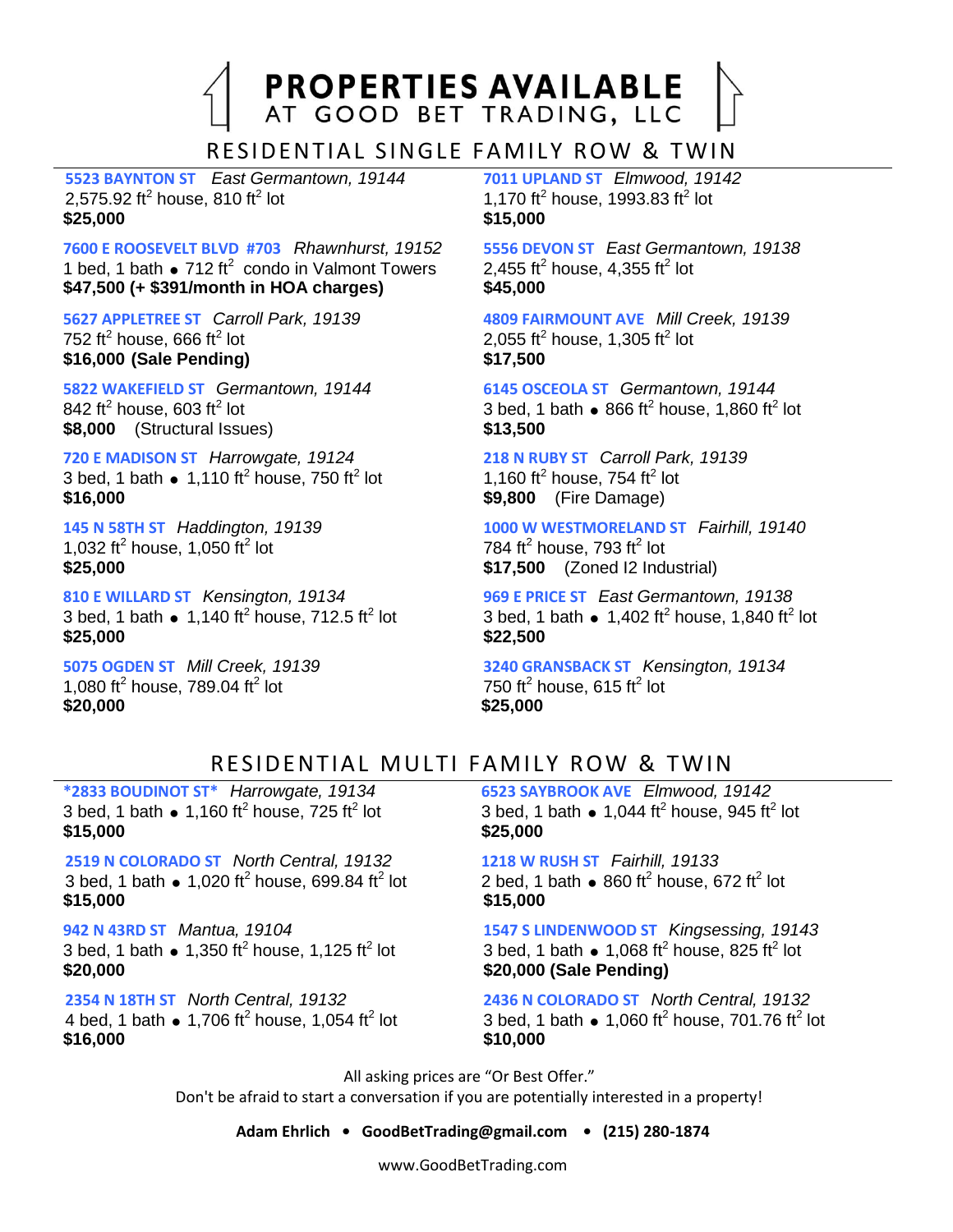PROPERTIES AVAILABLE<br>AT GOOD BET TRADING, LLC

RESIDENTIAL MULTI FAMILY ROW & TWIN *(cont'd)* 

**4538 N 17TH ST** *Fern Rock, 19140* 3 bed, 1 bath  $\bullet$  1,296 ft<sup>2</sup> house, 992 ft<sup>2</sup> lot **\$25,000**

**1444 S ALLISON ST** *Kingsessing, 19143* 3 bed, 1 bath  $\bullet$  1,316 ft<sup>2</sup> house, 920.02 ft<sup>2</sup> lot **\$25,000**

**2406 N NAPA ST** *Strawberry Mansion, 19132* 3 bed, 1 bath  $\bullet$  1,084 ft<sup>2</sup> house, 712.5 ft<sup>2</sup> lot **\$12,500**

**3631 N 19TH ST** *Tioga, 19140* 5 bed, 2 bath 1,800 ft<sup>2</sup> house, 1,440 ft<sup>2</sup> lot **\$33,000**

**6095 CHESTER AVE** *Kingsessing, 19142* 4 bed, 1 bath  $\bullet$  1,536 ft<sup>2</sup> house, 1,560 ft<sup>2</sup> lot **\$11,000 (Pending Demo – Act Quickly to Save It!)**

**5412 CHANCELLOR ST** *West Philadelphia, 19139* Large duplex 1,824 ft<sup>2</sup> house, 1,444 ft<sup>2</sup> lot **\$72,500**

**5433 FLORENCE AVE** *Kingsessing, 19143* 3 bed, 1 bath  $\bullet$  1,284 ft<sup>2</sup> house, 1,024 ft<sup>2</sup> lot **\$7,500** (Structural Issues)

**5224 REINHARD ST** *Kingsessing, 19143* 1,134 ft<sup>2</sup> house, 942.45 ft<sup>2</sup> lot **\$30,000**

**5533 BLOYD ST** *East Germantown, 19138* 3 bed, 1 bath  $\bullet$  896 ft<sup>2</sup> house, 1,291.14 ft<sup>2</sup> lot **\$25,000**

**2424 N COLORADO ST** *North Philadelphia, 19132* 3 bed, 1 bath  $\bullet$  1,054 ft<sup>2</sup> house, 697 ft<sup>2</sup> lot **\$15,000**

**4450 GRISCOM ST** *Frankford, 19124* 3,639.9 ft<sup>2</sup> lot, 3,016 ft<sup>2</sup> house **\$65,000** (Zoned CMX2 commercial)

**305 N 52ND ST** *Mill Creek, 19139* 3 bed, 1 bath  $\bullet$  3,360 ft<sup>2</sup> house, 1,915 ft<sup>2</sup> lot **\$75,000**

**2563 N 19TH ST** *North Central, 19132* 4 bed, 1 bath  $\bullet$  1,408 ft<sup>2</sup> house, 957 ft<sup>2</sup> lot **\$17,500**

**2129 S GOULD ST** *Elmwood, 19142* 3 bed, 1 bath  $\bullet$  784 ft<sup>2</sup> house, 700 ft<sup>2</sup> lot **\$9,500** (Structural Issues)

**5546 BLOYD ST** *East Germantown, 19138* 3 bed, 1 bath  $\bullet$  896 ft<sup>2</sup> house, 1,400 ft<sup>2</sup> lot **\$20,000**

**1432 N ITHAN ST** *Carroll Park, 19131* 3 bed, 1bath  $\bullet$  930 ft<sup>2</sup> house, 720 ft<sup>2</sup> lot **\$10,000** (Fire Damage)

**7252 SAYBROOK AVE** *Elmwood, 19142* 3 bed, 1 bath  $\bullet$  1,484 ft<sup>2</sup> house, 1,714 ft<sup>2</sup> lot **\$17,500 (Sale Pending)**

**2233 S HOBSON ST** *Elmwood, 19142* 3 bed, 1 bath  $\bullet$  1,088 ft<sup>2</sup> house, 953 ft<sup>2</sup> lot **\$15,000**

**1860 S 56TH ST** *Kingsessing, 19143* 3 bed, 1 bath  $\bullet$  1,088 ft<sup>2</sup> house, 1,345 ft<sup>2</sup> lot **\$15,500 (Sale Pending)**

**1603 W MENTOR ST** *Ogontz, 19141* 3 bed, 1 bath  $\bullet$  1,024 ft<sup>2</sup> house, 1,040 ft<sup>2</sup> lot **\$13,000 (Sale Pending)**

**624 S 56TH ST** *West Philadelphia, 19143* 3 bed, 1 bath  $\bullet$  1,432 ft<sup>2</sup> house, 1,147 ft<sup>2</sup> lot **\$12,000** (Zoned CMX2 Commercial)

**3933 PRISCILLA ST** *Hunting Park, 19140* 896 ft $^{\rm 2}$  house, 728 ft $^{\rm 2}$  lot **\$13,500**

**2207 N NATRONA ST** *Strawberry Mansion, 19132* 3 bed, 1 bath  $\bullet$  1,680 ft<sup>2</sup> house, 992 ft<sup>2</sup> lot **\$17,500**

**1658 S 54TH ST** *Kingsessing, 19143* 3 bed, 1 bath  $\bullet$  1,140 ft<sup>2</sup> house, 975 ft<sup>2</sup> lot **\$18,200**

All asking prices are "Or Best Offer." Don't be afraid to start a conversation if you are potentially interested in a property!

**Adam Ehrlich • GoodBetTrading@gmail.com • (215) 280-1874**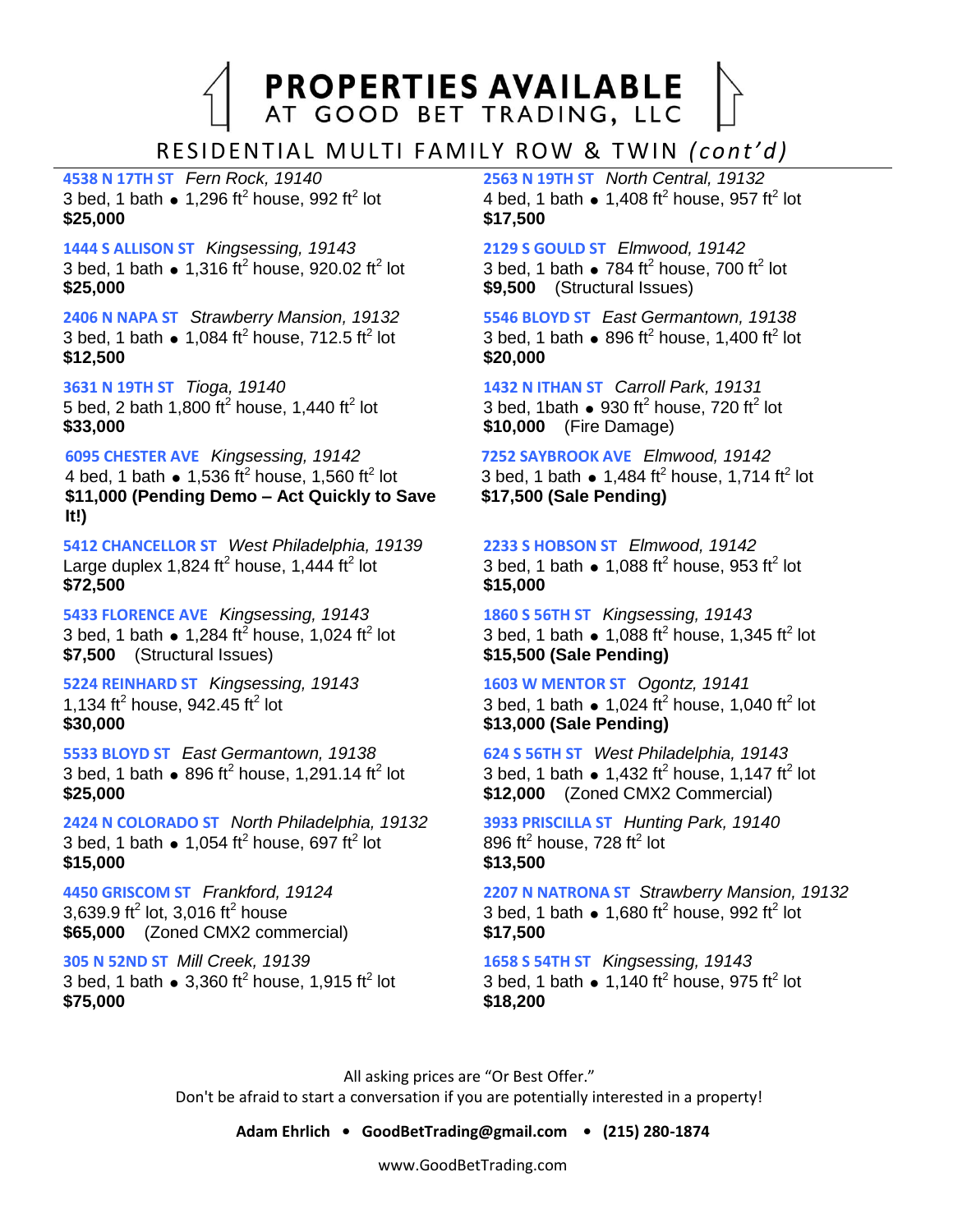PROPERTIES AVAILABLE<br>AT GOOD BET TRADING, LLC

RESIDENTIAL MULTI FAMILY ROW & TWIN *(cont'd)* 

**747 N DEKALB ST** *Mantua, 19104* 1,142 ft<sup>2</sup> house, 1,173 ft<sup>2</sup> lot **\$16,000**

**6147 YOCUM ST** *Elmwood, 19142* 996 ft $^2$  house, 1,135 ft $^2$  lot **\$10,000**

**4530 N MOLE ST** *Fern Rock, 19140* 3 bed, 1 bath  $\bullet$  936 ft<sup>2</sup> house, 682.2 ft<sup>2</sup> lot **\$29,995**

**3450 N PHILIP ST** *Fairhill, 19140* 2 bed, 1 bath  $\bullet$  702 ft<sup>2</sup> house, 520 ft<sup>2</sup> lot **\$12,000**

**5520 BLOYD ST** *East Germantown, 19138* 896 ft<sup>2</sup> house, 1,400 ft<sup>2</sup> lot **\$22,000**

**4970 W THOMPOSN ST** *Wynnefield, 19131* 1,154 ft<sup>2</sup> house, 1,149 ft<sup>2</sup> lot **\$14,000**

**2130 SIGEL ST** *Girard Estates, 19145* 3 bed, 1 bath  $\bullet$  814 ft<sup>2</sup> house, 708 ft<sup>2</sup> lot **\$40,000**

**3118 W YORK ST** *Strawberry Mansion, 19132* 1,338 ft<sup>2</sup> house, 770 ft<sup>2</sup> lot **\$10,000 (Sale Pending)**

**4830 N 15TH ST** *North Philadelphia, 19141* 3 bed, 1 bath  $\bullet$  1,198 ft<sup>2</sup> house, 1,236 ft<sup>2</sup> lot **\$33,500**

**2526 N MYRTLEWOOD ST** *Strawberry Mansion, 19132* 3 bed, 1 bath  $\bullet$  992 ft<sup>2</sup> house, 729.75 ft<sup>2</sup> lot **\$16,000**

#### COMMERCIAL PROPERTIES

**\*6229 MARKET ST\*** *Haddington, 19139* Zoned CMX2 – 2,777 ft<sup>2</sup> building, 1,426 ft<sup>2</sup> lot **\$50,000**

**6132 YOCUM ST** *Kingsessing, 19142* Zoned CMX2 - 1,500 ft<sup>2</sup> building, 2,000 ft<sup>2</sup> lot **\$75,000** *(Available for rent) – GARAGE / WAREHOUSE*

**1201 S 49TH ST** *Kingsessing, 19143* Zoned CMX1 - 1,472 ft<sup>2</sup> building, 960 ft<sup>2</sup> lot **\$38,000** (Structural Issues)

**2501 W OAKDALE ST** *Strawberry Mansion, 19132* Zoned CMX2 - 1,440 ft<sup>2</sup> building, 960 ft<sup>2</sup> lot **\$37,500**

**2605 W FLETCHER ST** *Strawberry Mansion, 19132* Zoned RM2 - 2,160 ft<sup>2</sup> building, 2,160 ft<sup>2</sup> lot **\$40,000** – **Horse Stables**

**2631 W HAGERT ST** *Strawberry Mansion, 19132* Zoned CMX2 - Old pickle and vinegar factory 5,755 ft<sup>2</sup> building, 5,755 ft<sup>2</sup> lot **\$40,000**

**1800 S RINGGOLD ST** *Point Breeze, 19145* Zoned CMX2 - 1,280 ft $^2$  bldg., 800 ft $^2$  lot **\$66,000 – Corner store w/apt.**

**4995 W THOMPSON ST** *Wynnefield,19131* Zoned CMX2 - 2,390 ft<sup>2</sup> building, 1,352 ft<sup>2</sup> lot **\$40,000**

### VACANT LOTS

**897 BELMONT AVE** *Mantua, 19104* ZONED CMX2 - 1,866 ft<sup>2</sup> vacant land **\$18,000**

**2612 W CECIL B MOORE** *Brewerytown, 19121* ZONED CMX2  $-$  1,368 ft<sup>2</sup> vacant land **\$18,000**

**265 E HORTTER ST** *East Mount Airy, 19119* ZONED RSA5 -  $8,572$  ft<sup>2</sup> vacant land **\$38,000**

**1501 N HOLLYWOOD ST** *Brewerytown, 19121* ZONED CMX2 - 832 ft<sup>2</sup> vacant land **\$28,000**

All asking prices are "Or Best Offer."

Don't be afraid to start a conversation if you are potentially interested in a property!

**Adam Ehrlich • GoodBetTrading@gmail.com • (215) 280-1874**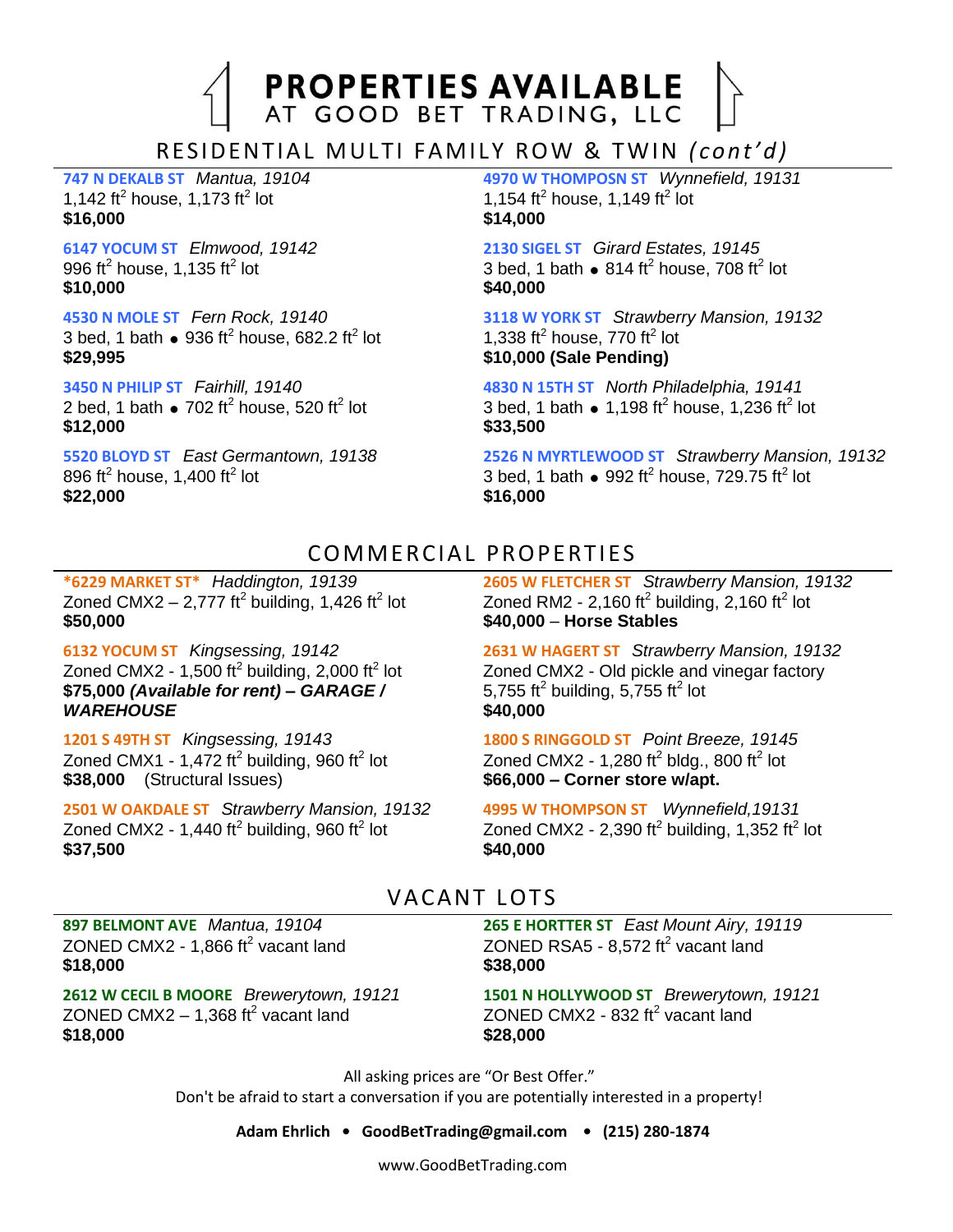PROPERTIES AVAILABLE<br>AT GOOD BET TRADING, LLC

VACANT LOTS *(cont'd)* 

**1720 N DOVER ST** *Brewerytown, 19121* ZONED RM1  $-$  732.16 ft<sup>2</sup> vacant land **\$14,000**

**4603 ADAMS AVE** *Frankford, 19124* ZONED RSA3 - 11,995  $\text{ft}^2$  vacant land **\$50,000**

**4646R NAPLES ST** *Frankford, 19124* ZONED I2 INDUST.  $-$  46,250 ft<sup>2</sup> vacant land **\$150,000 (Property may be up to 112,638 SqFt! – Please Inquire)**

**5154-5160 W THOMPSON ST** *West Phila., 19131* ZONED CMX2 -  $5,679$  ft<sup>2</sup> vacant land **\$35,000**

**2808 N PARK AVE** *Fairhill, 19132* ZONED CMX2 - 2,256 ft $^2$  vacant land **\$7,500**

**3118 N MARSTON ST** *Alleghany West, 19132* ZONED RSA5 -  $609$  ft<sup>2</sup> vacant land **\$6,800**

**2927 W WISHART ST** *Alleghany West, 19132* ZONED RM1 - 900  $\text{ft}^2$  vacant land **\$7,500**

**2517 N 20TH ST** *Strawberry Mansion, 19132* ZONED RM1 - 672 ft<sup>2</sup> vacant land **\$6,500**

**\*3132 N 7TH ST\*** *Fairhill, 19133* ZONED RM1  $-$  1,023.27 ft<sup>2</sup> vacant land **\$10,000**

**2636-40 N HUTCHINSON ST** *Hartranft, 19133* ZONED CMX2  $-$  6,534 ft<sup>2</sup> vacant land **\$45,000**

**3029 GERMANTOWN AVE** Fairhill, 19133 ZONED CMX2 - 1,487  $\text{ft}^2$  vacant land **\$15,000**

**3119 N 13TH ST** *Tioga, 19133* ZONED RM1 - 1,275 ft<sup>2</sup> vacant land **\$9,000**

**1217 N ETTING ST** *Brewerytown, 19121* ZONED RM1 - 500 ft<sup>2</sup> vacnt land **\$28,000**

**4301-05 HORROCKS ST** *Frankford, 19124* ZONED RSA5 - 2,243 ft<sup>2</sup> vacant land **\$16,000**

**5346 W BERKS ST** *Wynnefield, 19131* ZONED RSA5 - 1,500  $\text{ft}^2$  vacant land **\$10,000**

**1430 N 54TH ST** *Haddington, 19131* ZONED RM1 - 1,004  $\text{ft}^2$  vacant land **\$5,995**

**1615 W INDIANA AVE** *North Philadelphia, 19132* ZONED I1 INDUST.  $-$  13,532 ft<sup>2</sup> vacant land **\$40,000**

**2350 N 22ND ST** *Strawberry Mansion, 19132*  $ZONED$  I2 INDUST. - 9,434 ft<sup>2</sup> vacant land **\$65,000**

**3043 W DAUPHIN ST** *Strawberry Mansion, 19132* ZONED RM1  $-1,440$  ft<sup>2</sup> vacant land **\$10,000**

**1231 W LEHIGH AVE** *Fairhill, 19133* ZONED RM1  $-$  2,368 ft<sup>2</sup> vacant land **\$25,000**

**2914 MUTTER ST** *Fairhill, 19133* ZONED RM1 -  $609$  ft<sup>2</sup> vacant land **\$8,000**

**1105 W LEHIGH AVE** *Fairhill, 19133* ZONED RM1  $-$  1,956 ft<sup>2</sup> vacant land **\$15,000**

**2740 N FAIRHILL ST** *Fairhill, 19133* ZONED RM1 - 676 ft $^2$  vacant land **\$10,000**

**2848 N HUTCHINSON ST** *Fairhill, 19133* ZONED RM1 - 965 ft $^2$  vacant land **\$9,000**

All asking prices are "Or Best Offer." Don't be afraid to start a conversation if you are potentially interested in a property!

**Adam Ehrlich • GoodBetTrading@gmail.com • (215) 280-1874**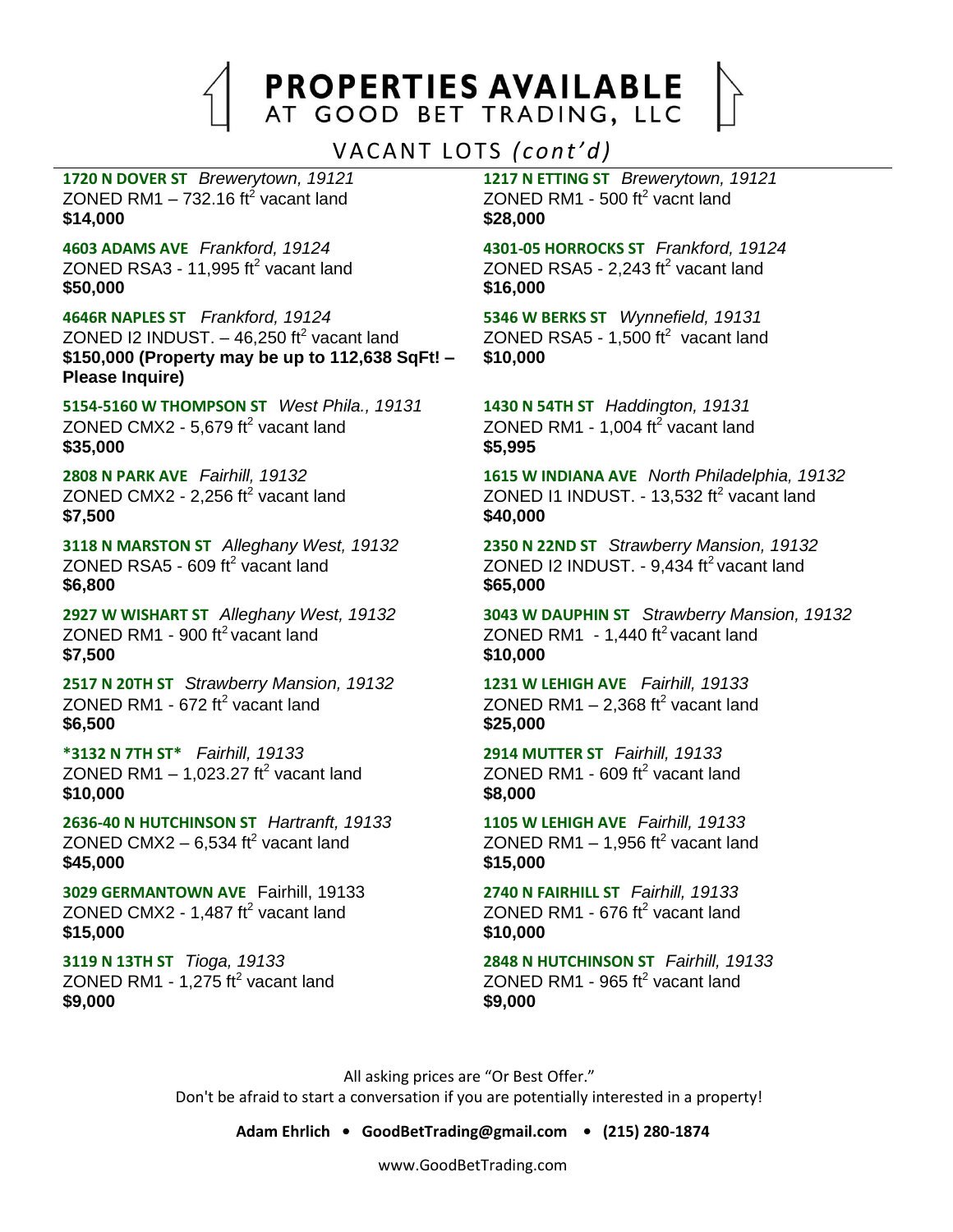PROPERTIES AVAILABLE<br>AT GOOD BET TRADING, LLC

# VACANT LOTS *(cont'd)*

**\*3301 GRANSBACK ST\*** *Harrowgate, 19134* ZONED RSA5  $-$  651 ft<sup>2</sup> vacant land **\$10,000**

**\*3074 RUTH ST\*** *Port Richmond, 19134* ZONED RSA5  $-$  700 ft<sup>2</sup> vacant land **\$10,000**

**2860 KENSINGTON AVE** *Harrowgate, 19134* ZONED CMX2  $-$  1,200 ft<sup>2</sup> vacant land **\$17,500**

**2844 D ST** *Harrowgate, 19134* ZONED CMX2 - 4,107  $\text{ft}^2$  vacant land **\$25,000**

**3049-59 RUTH ST** *Port Richmond, 19134* ZONED ICMX INDUST. - 12,840  $\text{ft}^2$  vacant land **\$50,000 (Sale Pending)**

**3457 ORMES ST** *Harrowgate, 19134*  $ZONED$  RSA5 - 644 ft<sup>2</sup> vacant land **\$11,000**

**6125 N BEECHWOOD ST** *East Germantown, 19138* ZONED RM1 - 5,670 ft<sup>2</sup> vacant land **\$30,000**

**1248 E STAFFORD ST** *East Germantown, 19138* ZONED CMX2 - 1,174 ft<sup>2</sup> vacant land **\$15,000**

**29 N 63RD ST** *Haddington, 19139* ZONED RM1 - 1,701.5  $\text{ft}^2$  vacant land **\$20,000**

**5914 MARKET ST** *Haddington, 19139* ZONED CMX3 - 1,294 ft<sup>2</sup> vacant land **\$15,000**

**40 N 60TH ST** *Haddington, 19139* ZONED CMX2  $-$  1,091 ft<sup>2</sup> vacant land **\$16,000**

**\*3749 N 5TH ST\*** *Hunting Park, 19140* ZONED RM1 - 927.5  $\text{ft}^2$  vacant land **\$10,000**

**3845 N BROAD ST** *Tioga, 19140* ZONED RM1 - 2,560 ft $^2$  vacant land **\$28,000**

**\*2068 E STELLA ST\*** *Port Richmond, 19134* ZONED RSA5  $-$  725 ft<sup>2</sup> vacant land **\$12,500**

**1839 E LIPPINCOTT ST** *Port Richmond, 19134* ZONED RSA5 - 798 ft<sup>2</sup> vacant land **\$17,000**

**2828 D ST** *Kensington, 19134* ZONED CMX2 - 560 ft<sup>2</sup> vacant land **\$10,000**

**3225 HARTVILLE ST** *Harrowgate, 19134* ZONED RSA5 - 960  $\text{ft}^2$  vacant land **\$12,000**

**3250 KENSINGTON AVE** *Kensington, 19134* ZONED CMX2 - 1,040 ft<sup>2</sup> vacant land **\$17,500**

**4819 RAWLE ST** *Tacony, 19135* ZONED RSA3  $-$  6,600 ft<sup>2</sup> vacant land **\$36,000**

**5606 CHEW AVE** *East Germantown, 19138* ZONED CMX1  $-$  3,000 ft<sup>2</sup> vacant land **\$15,000**

**1212 E STAFFORD ST** *East Germantown, 19138*  $ZONED RM1 - 913 ft<sup>2</sup> vacant land$ **\$4,995**

**6326 VINE ST** *Overbrook, 19139* ZONED RSA3  $-$  5,266.8 ft<sup>2</sup> vacant land **\$28,000**

**5463 RACE ST** *West Philadelphia, 19139* ZONED RSA5 - 850 ft<sup>2</sup> vacant land **\$6,500**

**1017 W SEDGLEY AVE** *Hunting Park, 19140*  $ZONED$  I2 INDUST. - 1,127 ft<sup>2</sup> vacant land **\$7,500**

**1318 KERBAUGH ST** *Hunting Park, 19140* ZONED RM1 - 1,005 ft $^2$  vacant land **\$9,000**

**4516 N MARVINE ST** *Logan-Fern Rock, 19140* ZONED RSA5 - 1,126.5  $\text{ft}^2$  vacant land **\$7,500**

All asking prices are "Or Best Offer."

Don't be afraid to start a conversation if you are potentially interested in a property!

**Adam Ehrlich • GoodBetTrading@gmail.com • (215) 280-1874**